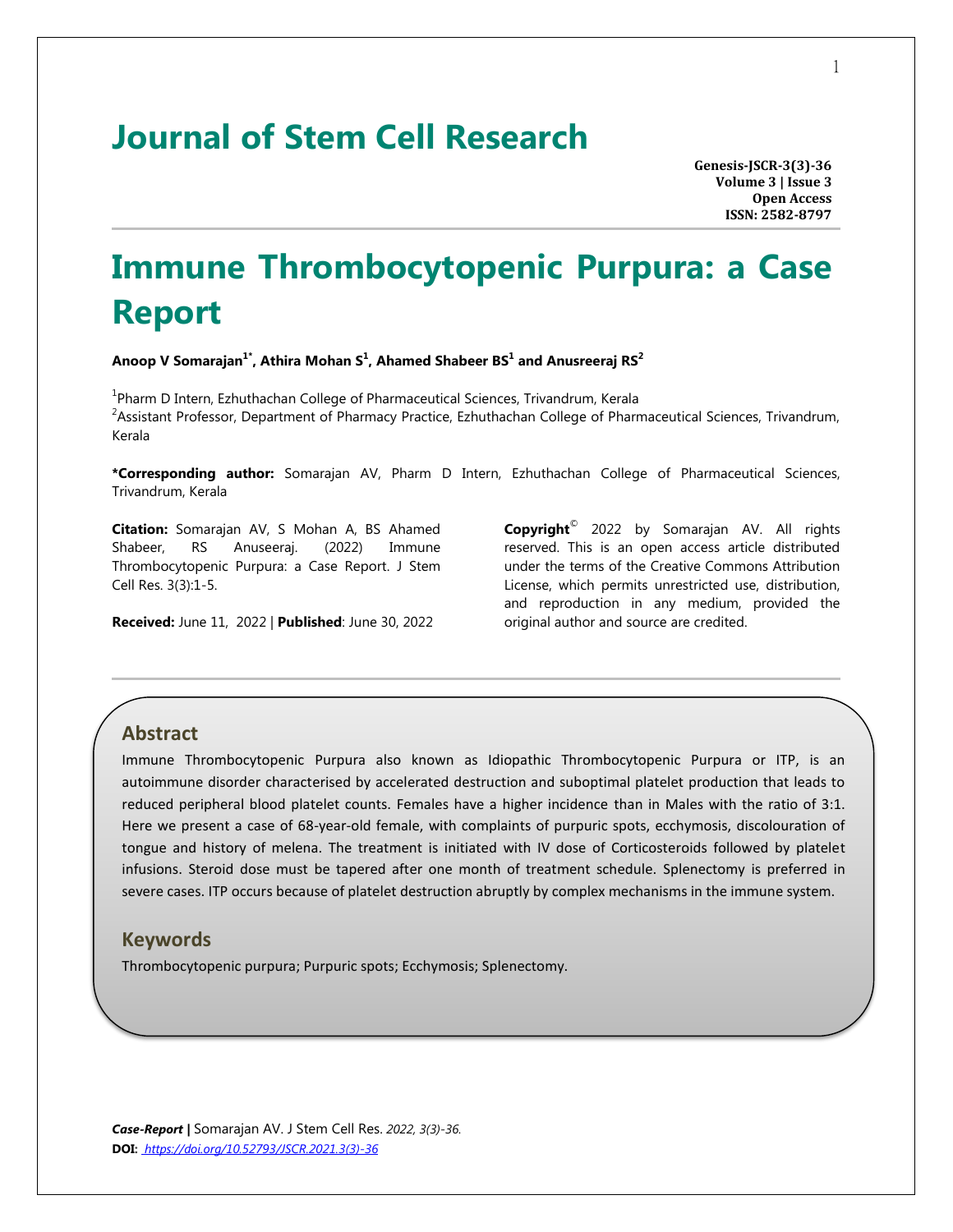# **Introduction**

Immune Thrombocytopenic Purpura also known as Idiopathic Thrombocytopenic Purpura or ITP, is an autoimmune disorder characterized by accelerated destruction and suboptimal platelet production that leads to reduced peripheral blood platelet counts. Females have a higher incidence than in Males with the ratio of 3:1.ITP is mainly classified as acute and chronic. Acute ITP (short term) are those which lasts for <6 months where Chronic ITP (long term) lasts >6 months and seen commonly in adults. Based on cause ITP can be primary and secondary. Primary ITP occurs its own in the body and secondary ITP occurs as a result of and autoimmune conditions, chronic infections, pregnancy and neoplasm. Most common symptoms of Immune Thrombocytopenic Purpura include easy bruising & bleeding, petechiae (pinpoint in appearance), epistaxis, gingival bleeding, hematuria, melena, menorrhagia and prolonged bleeding during cuts and injuries. Incidence of mortality with ITP higher in elderly population. The ITP is consistently diagnosed with thrombocytopenia (< 20,000 cells/mm<sup>3</sup>), normal RBCs and normal WBCs.

#### **Case Report**

A 68-year-old female patient was encountered to the department of General medicine in a tertiary care hospital with complaints of purpuric spots, ecchymosis and history of melena. The patient had appearance of purpuric spots and discolouration of the tongue one day earlier. She had a medical history of Systemic Hypertension and was on Tab. TELMISARTAN 40mg. Her vitals were stable and patient was afebrile.

Examination revealed purpura and petechia positive on the abdomen. Patient also had a history of IPA in childhood. Also, she had osteoarthritis, hence was on mechanical knee pads for 1 year and was on PIROXICAM for 2-3 months. A Complete Blood Count (CBC) revealed patient had severe thrombocytopenia with a platelet count <20,0000 cells/mm<sup>3</sup>. Bleeding time, clotting time, Prothrombin and a PTT was normal. A provisional diagnosis of Thrombocytopenia, primary haematological can use was established (Figure 1).



**Figure 1:** Purpuric spots on lower limb.

*Case-Report |* Somarajan AV. J Stem Cell Res. *2022, 3(3)-36.* **DOI:** *[https://doi.org/10.52793/JSCR.2021.3\(3\)-36](https://doi.org/10.52793/JSCR.2021.3(3)-36)* The Blood picture showed normocytic normochromic anemia and marked thrombocytopenia. Stool observation showed positive blood content. A bone marrow infiltration was done and microbiological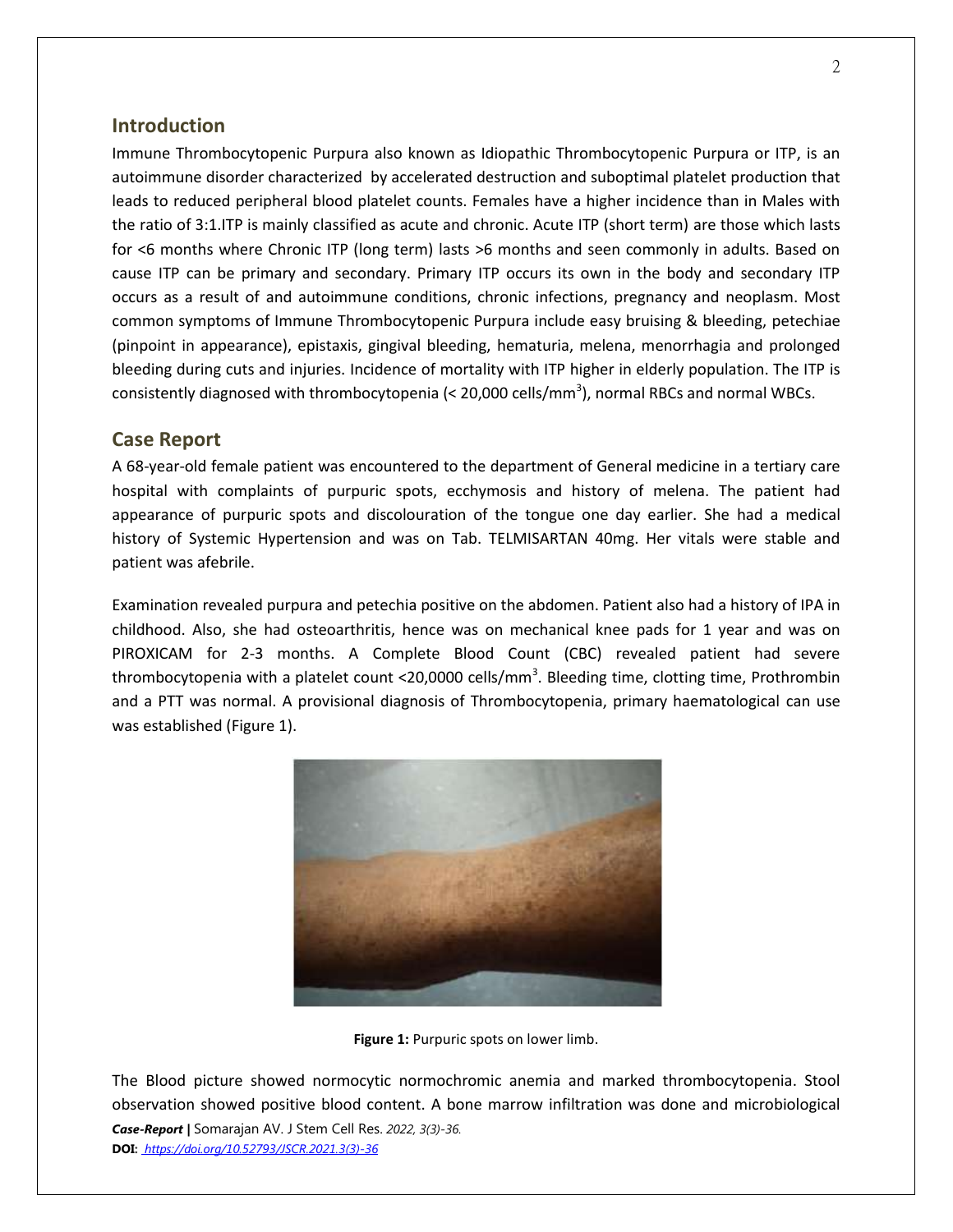examination about Fungal/ AFB stain, AFB culture & fungal culture, Geno expert for MTB was done and showed no abnormal evidence. Bone marrow biopsy with IHC revealed increased number of mega karyocytes without morphological abnormality. No evidence of CLD on imaging but had a left renal cortical cyst was found. Based on the above investigation findings, the final diagnosis of ITP was made (Table 1).

| <b>Hematological tests</b>     | <b>Coagulation test</b>     |
|--------------------------------|-----------------------------|
| WBC: 8080cells/mm <sup>3</sup> | Bleeding Time: 1 min 45 sec |
| Polymorphs: 70 %               | Clotting Time: 6min 40 sec  |
| Eosinophils: 2.6 %             | PT/INR: 1.12                |
| Monocytes: 3.1 %               | APTT: 24.7                  |
| Lymphocytes: 24.1 %            | <b>BLOOD CHEMISTRY</b>      |
| Platelets: 18,000cells/mm3     | Ferritin: 140mg/ml          |
| RBCs: $335x 10^4/\mu L$        | ALT: 29 U/L                 |
| Haemoglobin: 9.9 g/dl          | AST: 47 U/L                 |
| PCV: 33.5%                     | Total Bilirubin: 1.05mg%    |
| RDW: 12.2%                     | <b>BUN: 58mg%</b>           |
| ESR: 30mm/hr                   | Creatinine: 1mg%            |

#### **Table 1:** Final diagnosis of ITP.

On day 2, 2 units platelet transfusion was given. Patient's platelet count improved to 22,000 cells/µL. On day 3, Inj. METHYLPREDNISOLONE 1g OD was given. On day 4, Tab. PREDNISOLONE 20 mg OD was started, even though there was no improvement in platelet count and steadily decreased to 12,000cells/µL.

On day 6, 2 units of platelet was transfused and Tab. PREDNISOLONE20 mg orally three times daily for 5 days was re-started. Up to 11<sup>th</sup> day there was a steady increase in platelet count of 35,000/ $\mu$ L. On day 11, Tab.PREDNISOLONE20 mg orally TDS was tapered down to 1-1-0 (BD) for a course of 5 days. Totally 4 units of platelet was transfused during the hospitalisation period and at the end of  $15<sup>th</sup>$ day patient's platelet count reached 80,000/µL. Patient was discharged with T. PREDNISOLONE 20 mg 1-0-0 Once Daily for a period of 5 days and was advised to review after 1 week with Blood Routine Examination (BRE) results (Figure 2).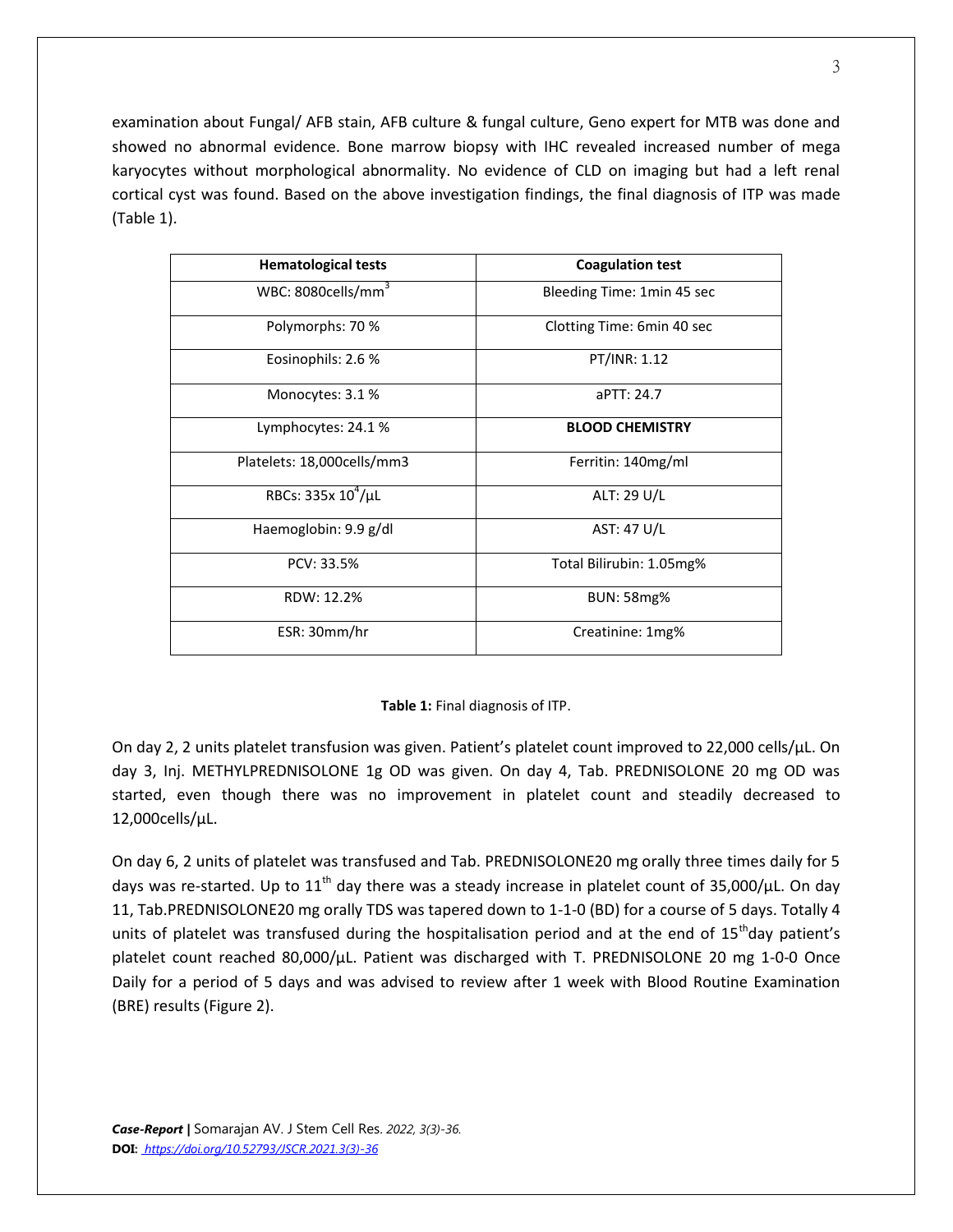

**Figure 2:** Gradual increase in platelet count.

#### **Discussion**

Immune Thrombocytopenic Purpura (ITP) also known as Idiopathic or Autoimmune Thrombocytopenic Purpura. In this condition, mostly bone marrow is in normal pattern. ITP is characterized by manifestations like petechiae, purpura, bleeding, ecchymosis, gingival bleeding, melena, brushing and other abnormalities. Both primary and secondary caused of haematological can lead to ITP. The incidence of ITP is higher in Females than in males. ITP occurs due to immune mediated mechanisms that destructs the platelets there by results in thrombocytopenia. When the platelet count drops below 20,000cells/mm<sup>3</sup> the manifestation arises and the treatment is initiated to raise the platelet count. ITP occurs most commonly after immunization or viral infection.

Patients with ITP recover mostly from it before 6 months. Treatment protocol initiate with primary goal to increase the platelet count. For correct diagnosis, the exact cause of thrombocytopenia should be ruled out. Usually, drugs are given either intravenously or orally, intramuscular route is avoided due to its increased chance of bleeding into the skin. The treatment is initiated with IV dose of Corticosteroids, followed by IV Ig, platelet infusions. Steroid dose must be tapered after one month of treatment schedule. Splenectomy is preferred in severe cases.

# **Conclusion**

ITP occurs because of platelet destruction abruptly by complex mechanisms in the immune system. Prompt diagnosis should be carried out in order to rule out other impending factors and to render appropriate treatment at the earliest.

#### **References**

1. Kuwana M, Okazaki Y, Satoh T, Asahi A, Kajihara M, et al. (2005) Initial laboratory findings useful for predicting the diagnosis of idiopathic thrombocytopenic purpura. Am J Med. 118(9):1026-33.

*Case-Report |* Somarajan AV. J Stem Cell Res. *2022, 3(3)-36.* **DOI:** *[https://doi.org/10.52793/JSCR.2021.3\(3\)-36](https://doi.org/10.52793/JSCR.2021.3(3)-36)*